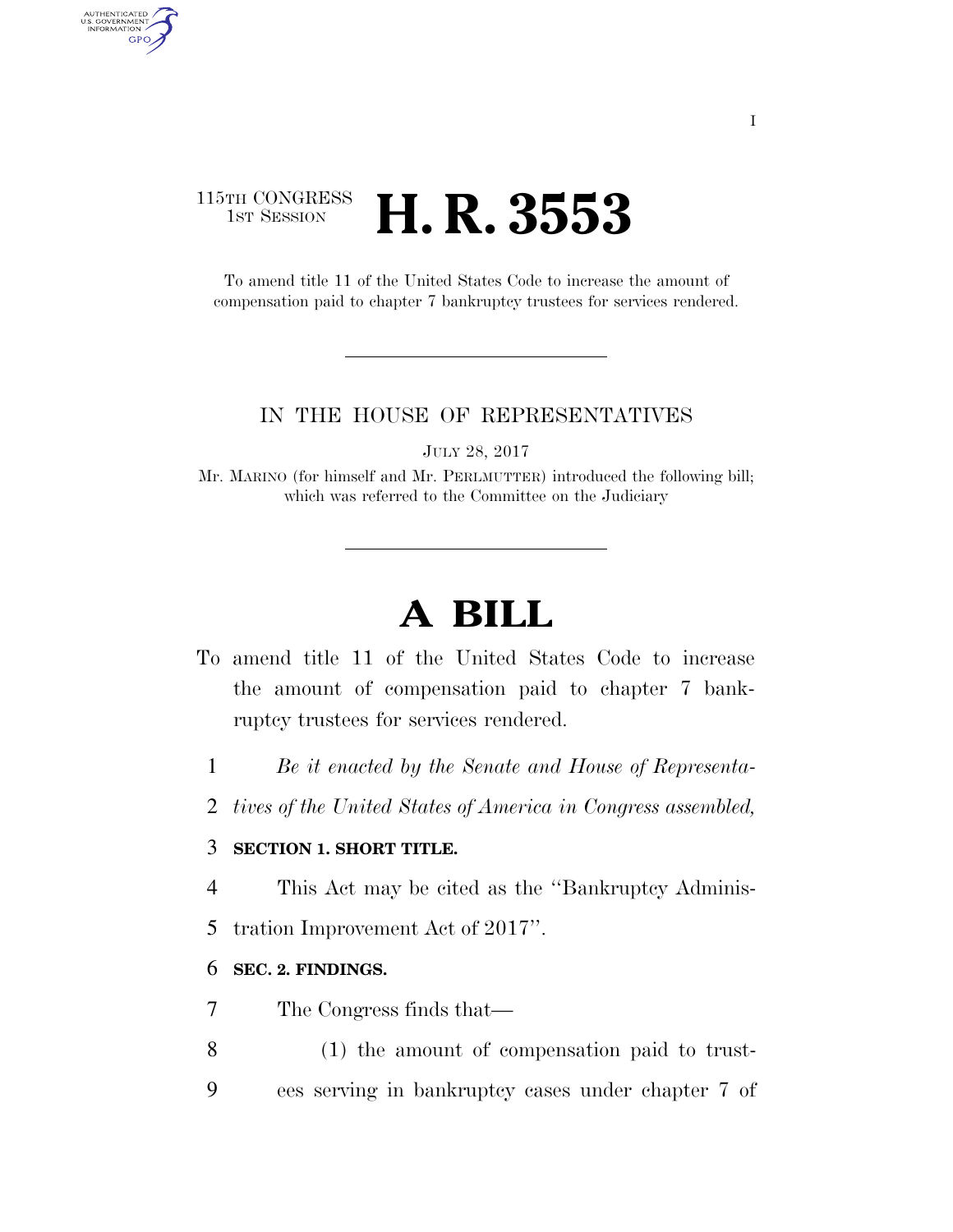| $\mathbf{1}$   | title 11 of the United States Code has not been in-   |
|----------------|-------------------------------------------------------|
| $\overline{2}$ | creased since 1995, and                               |
| 3              | $(2)$ the amendments made by this Act will not        |
| $\overline{4}$ | modify, impair, or supersede the current authority of |
| 5              | the district courts of the United States, or of bank- |
| 6              | ruptcy courts, to waive the payment of filing fees by |
| 7              | indigent individuals.                                 |
| 8              | SEC. 3. COMPENSATION OF TRUSTEES IN CASES UNDER       |
| 9              | <b>CHAPTER 7.</b>                                     |
| 10             | Title 11 of the United States Code is amended—        |
| 11             | $(1)$ in section $104-$                               |
| 12             | $(A)$ in subsection $(a)$ —                           |
| 13             | (i) by inserting $\text{``}330(b)(1),$                |
| 14             | $330(b)(2)$ ," after "303(b),",                       |
| 15             | (ii) in paragraph (1) by striking                     |
| 16             | "and" at the end,                                     |
| 17             | (iii) in paragraph $(2)$ —                            |
| 18             | (I) by inserting "except as pro-                      |
| 19             | vided in paragraph $(3)$ ," after " $(2)$ ",          |
| 20             | and                                                   |
| 21             | (II) by striking the period at the                    |
| 22             | end and inserting ", and", and                        |
| 23             | (iv) by adding at the end the fol-                    |
| 24             | lowing:                                               |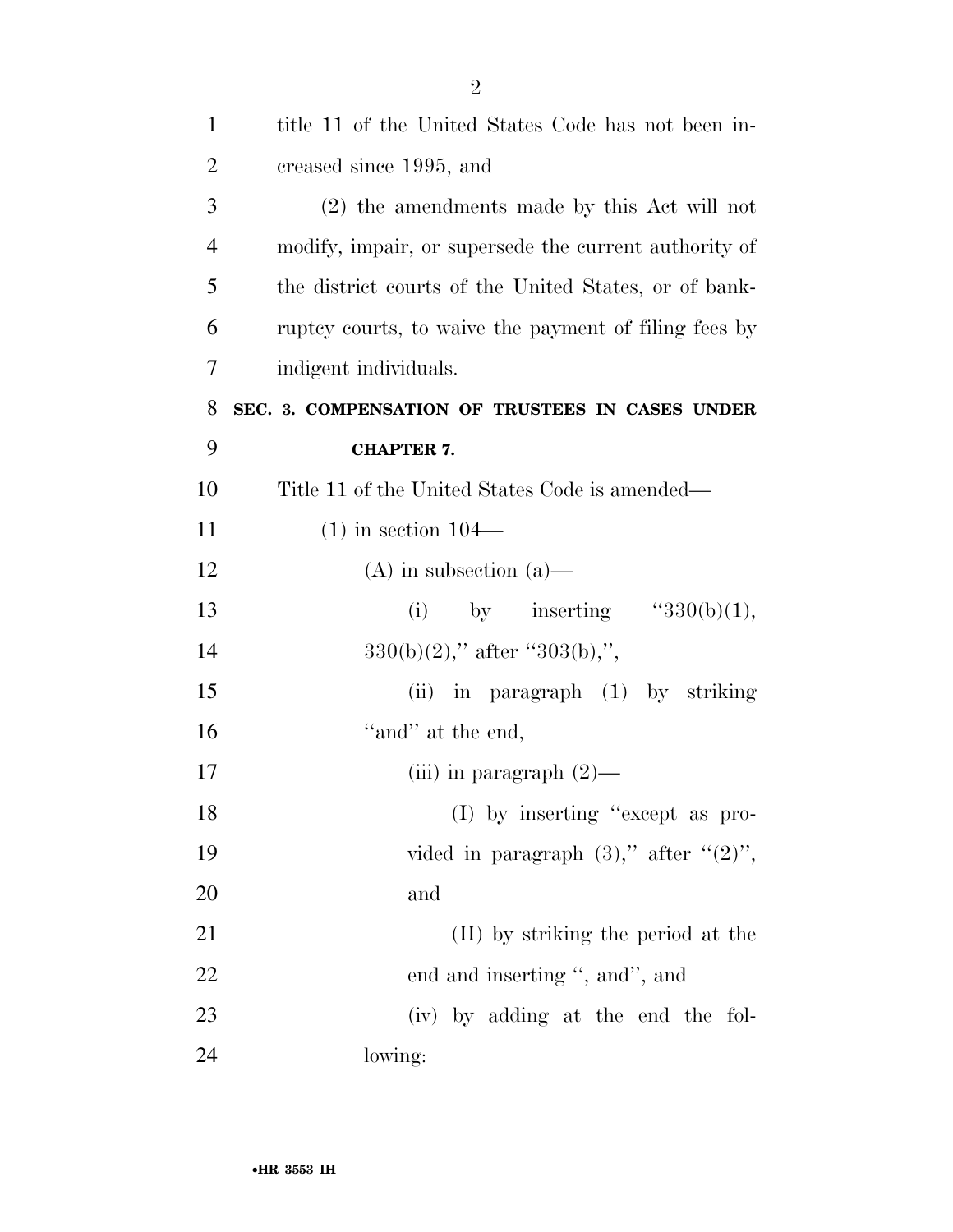| $\mathbf{1}$   | $\cdot\cdot$ (3) with respect to the dollar amounts in effect |
|----------------|---------------------------------------------------------------|
| $\overline{2}$ | under sections $330(b)(1)$ and $330(b)(2)$ , to round to      |
| 3              | the nearest \$1 the dollar amount that represents             |
| $\overline{4}$ | such change.", and                                            |
| 5              | in subsection (b) by inserting<br>(B)                         |
| 6              | " $330(b)(1)$ , $330(b)(2)$ ," after " $303(b)$ ,", and       |
| 7              | $(2)$ in section 330—                                         |
| 8              | (A) by amending subsection $(a)(7)$ to read                   |
| 9              | as follows:                                                   |
| 10             | $\lq(7)$ In determining the amount of reasonable com-         |
| 11             | pensation to be awarded to a trustee under chapter 7, the     |
| 12             | court shall treat such compensation as a commission,          |
| 13             | based on section $326(a)$ .", and                             |
| 14             | (B) in subsection (b)(1) by striking " $$45"$                 |
| 15             | and inserting "\$105".                                        |
| 16             | SEC. 4. BANKRUPTCY FEES.                                      |
| 17             | Section $1930(1)(A)$ of title 28 of the United States         |
|                | 18 Code is amended by striking "\$245" and inserting          |
| 19             | "\$305".                                                      |
| 20             | SEC. 5. EFFECTIVE DATE; APPLICATION OF AMENDMENTS.            |
| 21             | (a) EFFECTIVE DATE.—Except as provided in sub-                |
| 22             | section (b), this Act and the amendments made by this         |
| 23             | Act shall take effect on the 1st day of the 1st month that    |
| 24             | begins more than 180 days after the date of the enactment     |
| 25             | of this Act.                                                  |